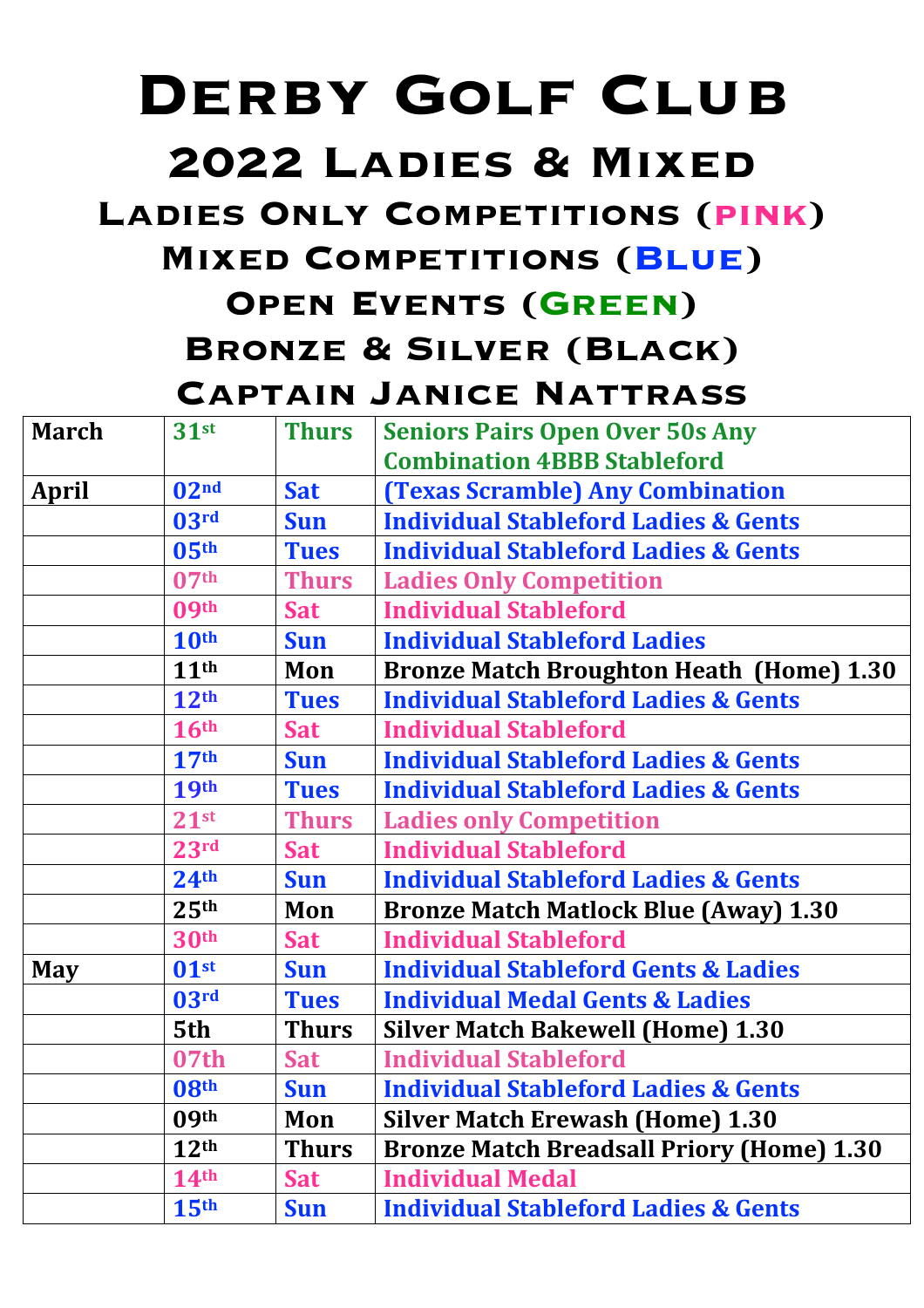|             | 16 <sup>th</sup> | Mon          | <b>Silver Match Bakewell (Away) 1.30</b>         |
|-------------|------------------|--------------|--------------------------------------------------|
|             | <b>19th</b>      | <b>Thurs</b> | <b>Bronze Match Broughton Heath (Away) 1.30</b>  |
|             | <b>19th</b>      | <b>Thurs</b> | <b>Spring Seniors Team Am/Am Open Over 50s</b>   |
|             |                  |              | <b>Any Combination Stableford</b>                |
|             | $21^{st}$        | <b>Sat</b>   | <b>Millennium Memorial Trophy Ind Stab</b>       |
|             | 22 <sub>nd</sub> | <b>Sun</b>   | <b>Individual Stableford Ladies &amp; Gents</b>  |
|             | 23rd             | Mon          | <b>Silver Match Alfreton (Home) 1.30</b>         |
|             | 24 <sup>th</sup> | <b>Tues</b>  | <b>Individual Stableford Ladies &amp; Gents</b>  |
|             | 26 <sup>th</sup> | <b>Thurs</b> | <b>Bronze Match Cavendish (Home) 1.30</b>        |
|             | 28 <sup>th</sup> | <b>Sat</b>   | <b>Individual Stableford</b>                     |
|             | <b>29th</b>      | <b>Sun</b>   | <b>Individual Stableford Ladies &amp; Gents</b>  |
|             | 30 <sup>th</sup> | Mon          | <b>Silver Match Alfreton (Away) 1.30</b>         |
|             | 31 <sup>st</sup> | <b>Tues</b>  | <b>Individual Stableford Ladies &amp; Gents</b>  |
| June        | 04 <sup>th</sup> | <b>Sat</b>   | <b>The Purdon Pin</b>                            |
|             | 05 <sup>th</sup> | <b>Sun</b>   | <b>Individual Stableford Ladies &amp; Gents</b>  |
|             | 06 <sup>th</sup> | Mon          | <b>Bronze Match Cavendish (Away) 1.30</b>        |
|             | 07 <sup>th</sup> | <b>Tues</b>  | <b>Individual Medal Gents &amp; Ladies</b>       |
|             | 11 <sup>th</sup> | <b>Sat</b>   | The Derby Ram Open Men's Individual Medal        |
|             |                  |              | <b>Hcp Limit 18</b>                              |
|             | 11 <sup>th</sup> | <b>Sat</b>   | <b>Ram Day Open Individual Stableford</b>        |
|             |                  |              | <b>3 Divisions</b>                               |
|             | 12 <sup>th</sup> | <b>Sun</b>   | <b>Individual Stableford Ladies &amp; Gents</b>  |
|             | 13 <sup>th</sup> | Mon          | <b>Bronze Match Matlock Blue (Home) 1.30</b>     |
|             | 14 <sup>th</sup> | <b>Tues</b>  | <b>Individual Stableford Ladies &amp; Gents</b>  |
|             | 16 <sup>th</sup> | <b>Thurs</b> | <b>Silver Matches Erewash Valley (Away) 1.30</b> |
|             | <b>18th</b>      | <b>Sat</b>   | <b>Anniversary Bowl Individual Medal</b>         |
|             | 20 <sub>th</sub> | Mon          | <b>Bronze Match Breadsall Priory (Away) 1.30</b> |
|             | 21st             | <b>Tues</b>  | <b>Individual Stableford Gents &amp; Ladies</b>  |
|             | 23 <sup>th</sup> | <b>Thurs</b> | <b>Individual Stableford</b>                     |
|             | 25 <sup>th</sup> | <b>Sat</b>   | <b>Dave Shaw Memorial Day 4bbb Pairs</b>         |
|             |                  |              | <b>Stableford Any Combination</b>                |
|             |                  |              | <b>All Players Are Asked Wear A Trilby Hat</b>   |
|             | 26 <sup>th</sup> | Sun          | <b>Individual Stableford Ladies &amp; Gents</b>  |
|             | 28 <sup>th</sup> | <b>Tues</b>  | <b>Individual Stableford Gents &amp; Ladies</b>  |
|             | 30 <sup>th</sup> | <b>Thurs</b> | <b>Individual Stableford</b>                     |
| <b>July</b> | 02 <sup>nd</sup> | <b>Sat</b>   | <b>President's Putter (Medal)</b>                |
|             | 03 <sup>rd</sup> | <b>Sun</b>   | <b>Individual Medal Ladies &amp; Gents</b>       |
|             | 05 <sup>th</sup> | <b>Tues</b>  | <b>Individual Stableford Gents &amp; Ladies</b>  |
|             | 07 <sup>th</sup> | <b>Thurs</b> | <b>Individual Stableford</b>                     |
|             | 09 <sup>th</sup> | <b>Sat</b>   | <b>Team Am/Am Any Combination</b>                |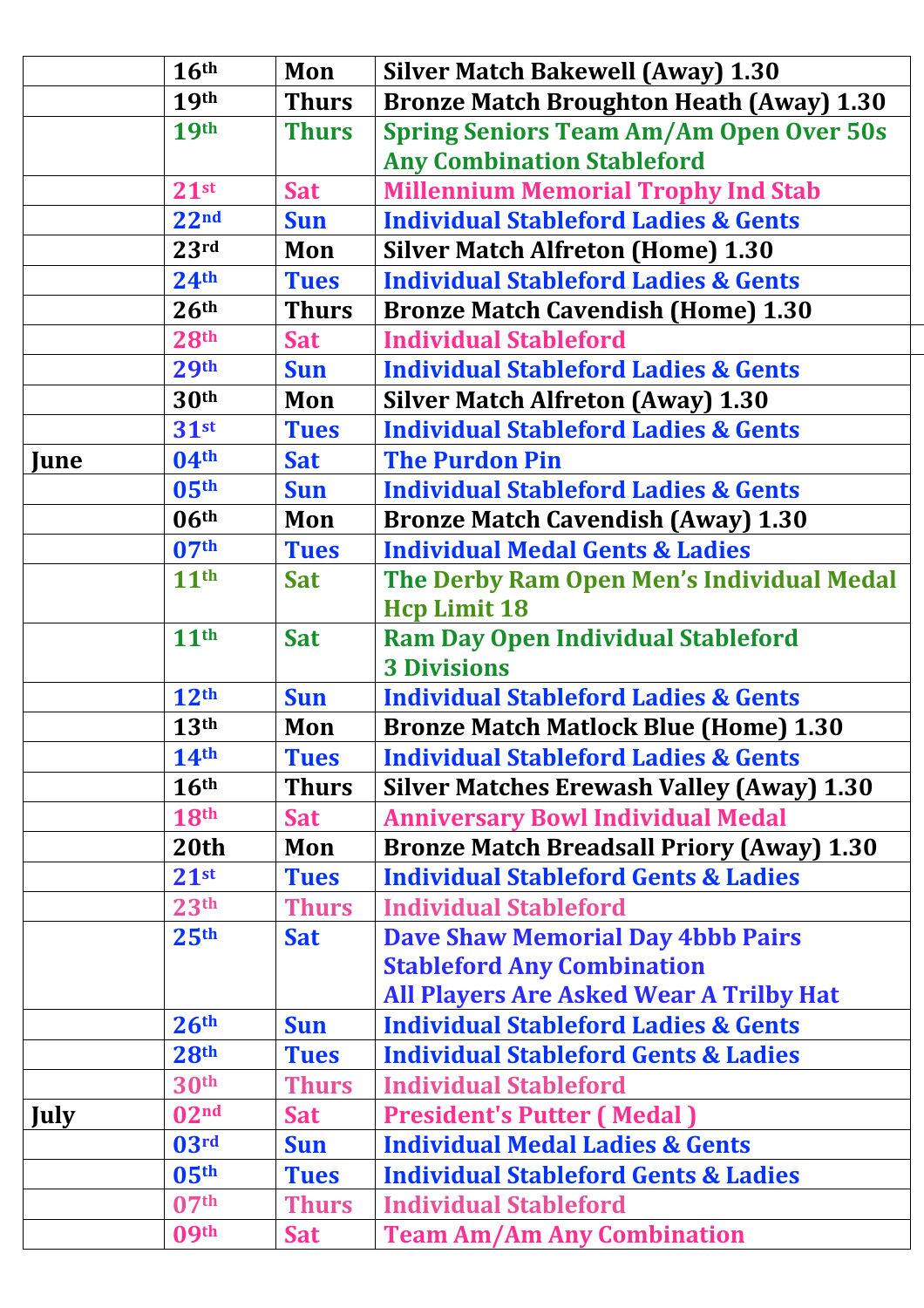|                  | 10th             | <b>Sun</b>   | <b>Individual Stableford Ladies &amp; Gents</b>      |
|------------------|------------------|--------------|------------------------------------------------------|
|                  | 12 <sup>th</sup> | <b>Tues</b>  | <b>Individual Stableford Gents &amp; Ladies</b>      |
|                  | <b>14th</b>      | <b>Thurs</b> | <b>Karl Buckley Seniors Ind Stableford</b>           |
|                  |                  |              | <b>Over 50s Ladies Competition</b>                   |
|                  | 16 <sup>th</sup> | <b>Sat</b>   | <b>Club Captains Day Individual Stableford</b>       |
|                  | 17 <sup>th</sup> | <b>Sun</b>   | <b>Individual Stableford Ladies &amp; Gents</b>      |
|                  | <b>19th</b>      | <b>Tues</b>  | <b>Individual Stableford Gents &amp; Ladies</b>      |
|                  | $21^{st}$        | <b>Thurs</b> | <b>Bronze/Silver Matches Semi Finals 1pm</b>         |
|                  | 23 <sup>rd</sup> | <b>Sat</b>   | <b>Texas Scramble Any Combination</b>                |
|                  | 24 <sup>th</sup> | <b>Sun</b>   | <b>Individual Stableford Ladies &amp; Gents</b>      |
|                  | 28 <sup>th</sup> | <b>Thurs</b> | <b>Individual Stableford</b>                         |
|                  | 29 <sup>th</sup> | Fri          | <b>Ladies Open 4bbb Stableford Pairs</b>             |
|                  | <b>30th</b>      | <b>Sat</b>   | <b>Individual Stableford</b>                         |
|                  | $31$ st          | <b>Sun</b>   | <b>Individual Medal Ladies &amp; Gents</b>           |
| August           | 02 <sup>nd</sup> | <b>Tues</b>  | <b>Individual Stableford Ladies &amp; Gents</b>      |
|                  | 04 <sup>th</sup> | <b>Thurs</b> | <b>Individual Stableford</b>                         |
|                  | 06 <sup>th</sup> | <b>Sat</b>   | <b>Ann Buckley Trophy Individual Stableford</b>      |
|                  | 07 <sup>th</sup> | <b>Sun</b>   | <b>Individual Stableford Ladies &amp; Gents</b>      |
|                  | 11 <sup>th</sup> | <b>Thurs</b> | <b>Bronze &amp; Silver Matches Finals 1pm</b>        |
|                  | 13 <sup>th</sup> | <b>Sat</b>   | <b>Derby Golf Club Day Team Am/Am</b>                |
|                  | 14 <sup>th</sup> | <b>Sun</b>   | <b>Individual Stableford Ladies &amp; Gents</b>      |
|                  | 18 <sup>th</sup> | Thurs        | <b>Bronze &amp; Silver Reserved 1pm</b>              |
|                  | 20 <sup>th</sup> | <b>Sat</b>   | <b>Lady Captains Day Individual Stableford</b>       |
|                  | 21 <sup>st</sup> | <b>Sun</b>   | <b>Individual Stableford Ladies &amp; Gents</b>      |
|                  | 23 <sup>rd</sup> | <b>Tues</b>  | <b>Individual Stableford Gents &amp; Ladies</b>      |
|                  | 25 <sup>th</sup> | <b>Thurs</b> | <b>Individual Stableford</b>                         |
|                  | 27 <sup>th</sup> | <b>Sat</b>   | <b>Individual Medal</b>                              |
|                  | 28 <sup>th</sup> | <b>Sun</b>   | <b>Individual Stableford Ladies &amp; Gents</b>      |
|                  | 30 <sup>th</sup> | <b>Tues</b>  | <b>Individual Stableford Gents &amp; Ladies</b>      |
| September   01st |                  | <b>Thurs</b> | Open 4 Player Team Am/Am Over 18s Any                |
|                  |                  |              | <b>Combination</b>                                   |
|                  | 03 <sup>rd</sup> | <b>Sat</b>   | <b>Individual Stableford</b>                         |
|                  | 04 <sup>th</sup> | <b>Sun</b>   | <b>Individual Stableford Ladies &amp; Gents</b>      |
|                  | 06 <sup>th</sup> | <b>Tues</b>  | <b>Individual Stableford Ladies &amp; Gents</b>      |
|                  | 08 <sup>th</sup> | <b>Thurs</b> | <b>Individual Stableford</b>                         |
|                  | 10 <sup>th</sup> | <b>Sat</b>   | The Civic Trophy Individual Stableford               |
|                  | 11 <sup>th</sup> | <b>Sun</b>   | <b>Individual Stableford Ladies &amp; Gents</b>      |
|                  | 13 <sup>th</sup> | <b>Tues</b>  | <b>Individual Stableford Gents &amp; Ladies</b>      |
|                  | 15 <sup>th</sup> | <b>Thurs</b> | <b>Individual Medal</b>                              |
|                  | 17 <sup>th</sup> | <b>Sat</b>   | <b>Moorland Trophy Medal Final &amp; Consolation</b> |
|                  |                  |              |                                                      |